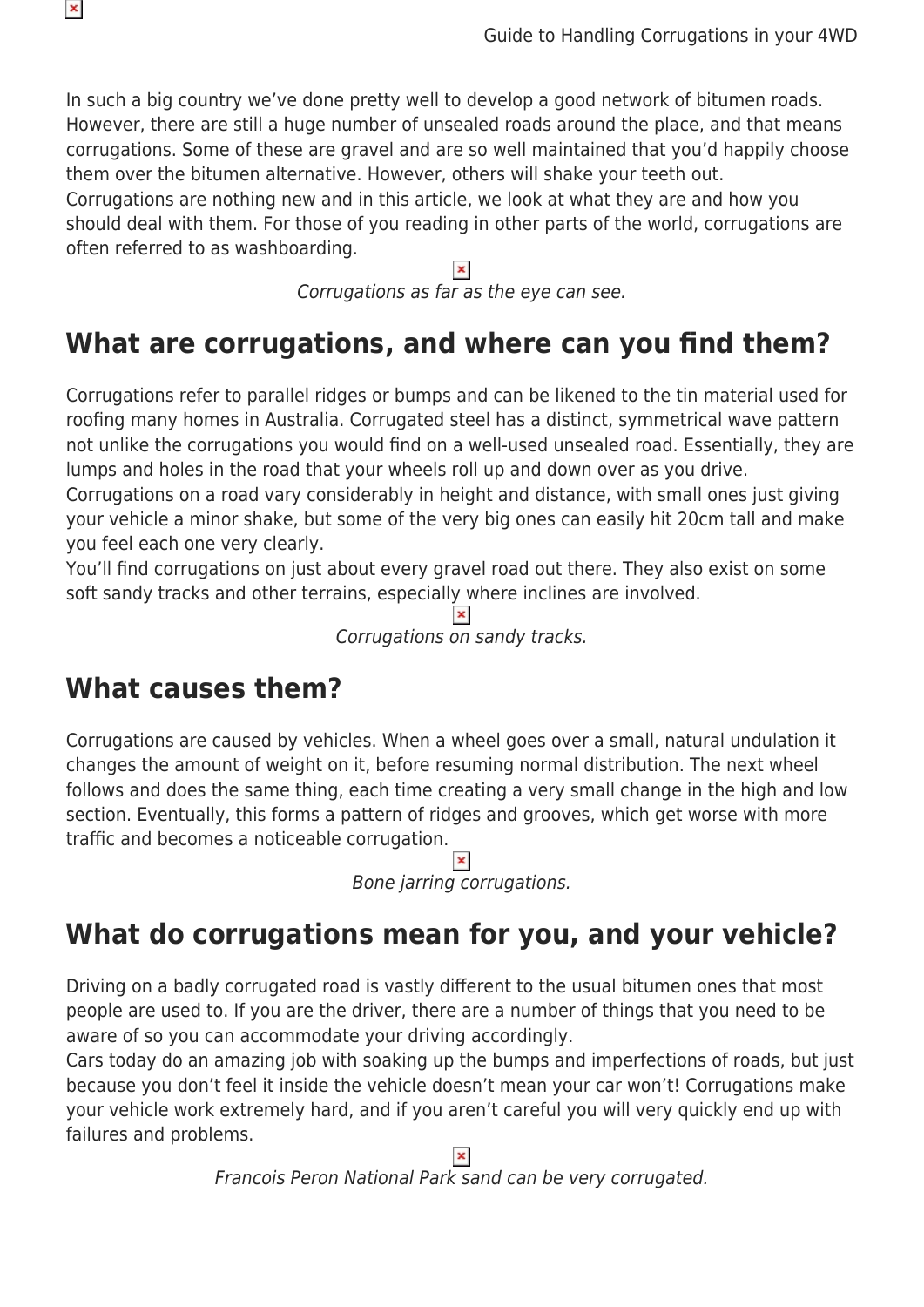## **Reduced traction**

The primary issue that you'll face driving on corrugations is a reduction in traction, which can sometimes be significant. Think about each wheel rolling along the corrugations. Initially, at slow speeds, the wheel goes up and down each bump and maintains contact with the ground. Once you start to speed up though, your wheels will begin to skip from top to top of the corrugations. This means that your wheels are not actually touching the ground for a portion of time, and that means you have less traction.

This is super important to consider, as your vehicle will behave very differently when braking, accelerating, cornering and taking evasive action compared to a bitumen road. A lot of accidents happen every year when people react badly on an unsealed road and the vehicle does something differently to what they were expecting.

Fundamentally, you need to be much more careful when driving on a corrugated road. You won't be able to stop, corner or swerve nearly as easily as you would on bitumen, and that can have terrible consequences if you are travelling at the wrong speed.

No matter the vehicle corrugations can be a pain.

### **Higher stress on your vehicle**

A lot of people think that 4WD tracks are the killer of vehicles but actually, it's the corrugations which in the long term take the biggest toll on your 4WD. It's not uncommon to travel hundreds of kilometres along unsealed roads and when there are corrugations every 100mm or so, your vehicle can deal with more than a million corrugations in a day. Each one of those bumps is absorbed by your vehicle and the repeated shaking can do severe damage if you aren't set up properly or travelling at the right speed. This is important to note: with the right speed, tyre pressure and consideration, corrugations become a natural part of touring in a 4WD and not something to fear. That being said, it's wise to maintain a healthy repect for them and their ability to negatively affect your 4WD (plus your holiday if it all goes wrong!).

Corrugations on the way to Steep Point.

# **How are corrugations managed?**

Roads that become corrugated are graded back to a good, smooth surface. How long that smooth surface lasts depends upon the volume of traffic passing over it, the tyre pressures on those vehicles as well as the speed at which they are driven. Depending on the level and frequency of maintenance, the unsealed road will either be accepted or undergo works to be bitumised! Unfortunately, corrugations are unavoidable with unsealed roads and plenty of private and commercial vehicles manage these surfaces on a daily basis.

 $\pmb{\times}$ 

The Gibb River Road is often full of corrugations.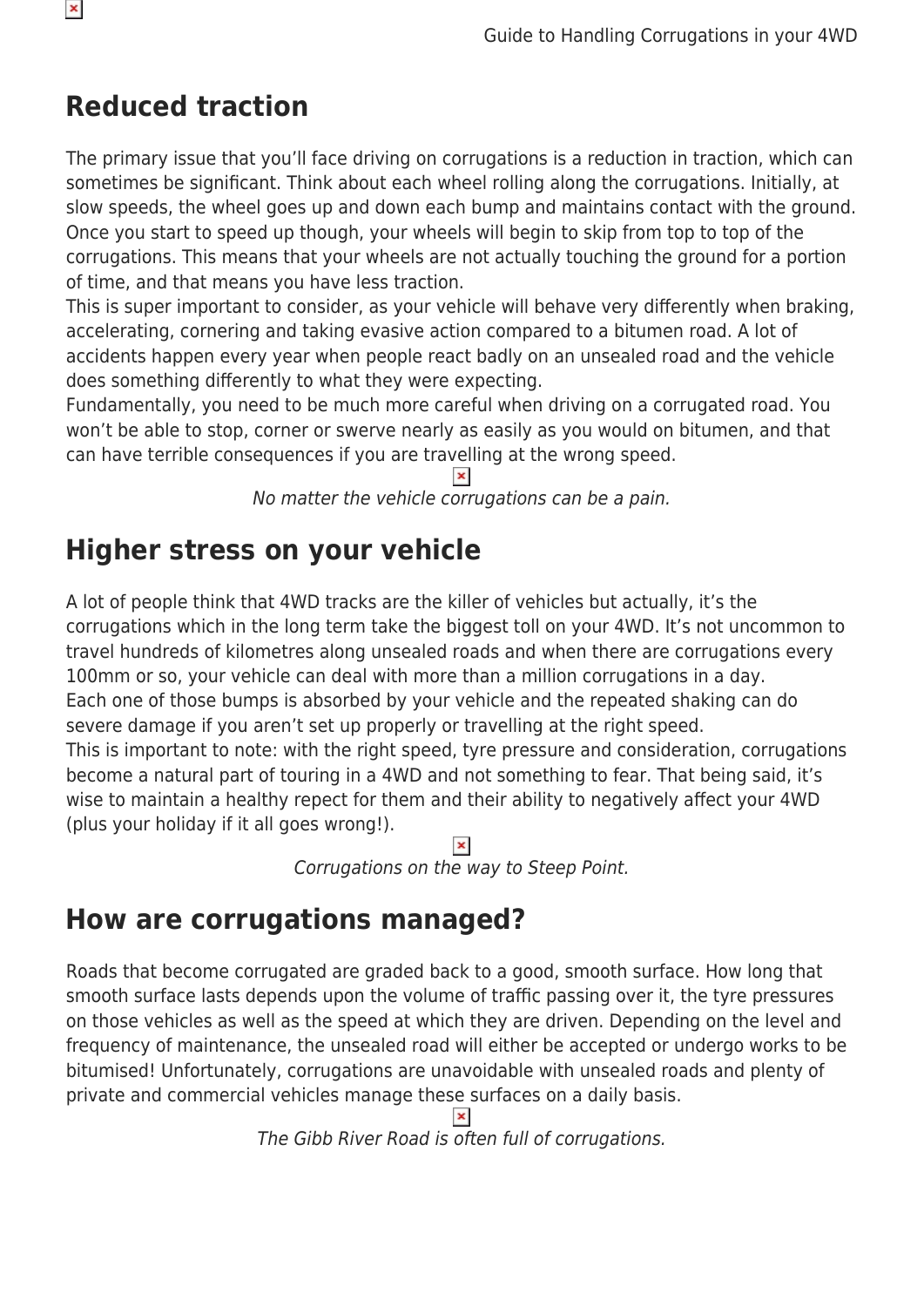### **What do you need to do?**

As above, if you do the right things corrugations will just be a regular part of 4WDing. Unfortunately, a lot of people don't do these and consequently, pay for it in one way or another.

> $\pmb{\times}$ Quality gear to tackle corrugations on our Dmax.

# **Daily checks**

If you are doing a lot of corrugations, it is sensible to lay aside 15 minutes at the end of the day or the start of the next, to have a look around your 4WD. This means getting a tarp and laying underneath with a spanner. Look for any shiny components (which suggest something has been rubbing), oil leaks or anything that is out of the ordinary. Run a spanner or socket over the nuts and bolts to ensure nothing is loose, especially your wheel nuts (as these will loosen over time).

Look to see under the engine bay that there's no damaged cables, belts, leaks or noises that sound odd. If you do this, there's a good chance you will pick problems up early and fix them before a much bigger issue comes about (like a wheel coming off at high speeds down a gravel road!) where you may need a tow or mobile mechanical service.

> $\mathbf{x}$ A proper tyre deflation station.

### **Let your tyres down and engage 4WD**

I've mentioned above that vehicles do an amazing job of isolating any bumps and knocks from you as the driver, and those who are passengers. That doesn't mean your vehicle is isolated from it. Your suspension and [tyres](https://www.snowys.com.au/blog/are-your-4wd-tyres-up-to-scratch/) take a huge amount of punishment on corrugated roads, and you should be reducing your air pressure to aid with this.

The lower the [tyre pressure](https://www.snowys.com.au/blog/guide-4wd-tyre-pressures/), the more the tyres mould to the bumps and act as secondary suspension. It's important to balance the speed of your vehicle with the tyre pressures, as too low pressures will make the tyres get hot and become damaged, and then they will blow out and put you at severe risk of an accident. Taking about 30% less than your normal highway pressures is a pretty good guide, unless the corrugations are bad (and then you'll need lower pressures and lower speeds).

You should also have 4WD engaged. This means all 4 wheels are driving the vehicle, and you have far better control. It also dramatically reduces the damage done to tracks, which means the people coming behind have a nicer ride!

Tyre deflation for corrugations is a must.

#### **Have some mechanical sympathy**

It's quite noisy when driving on corrugated roads, because of how hard your 4WD is working. You might not feel it, but every nut, bolt, clip, screw, cable, connection and piece of steel that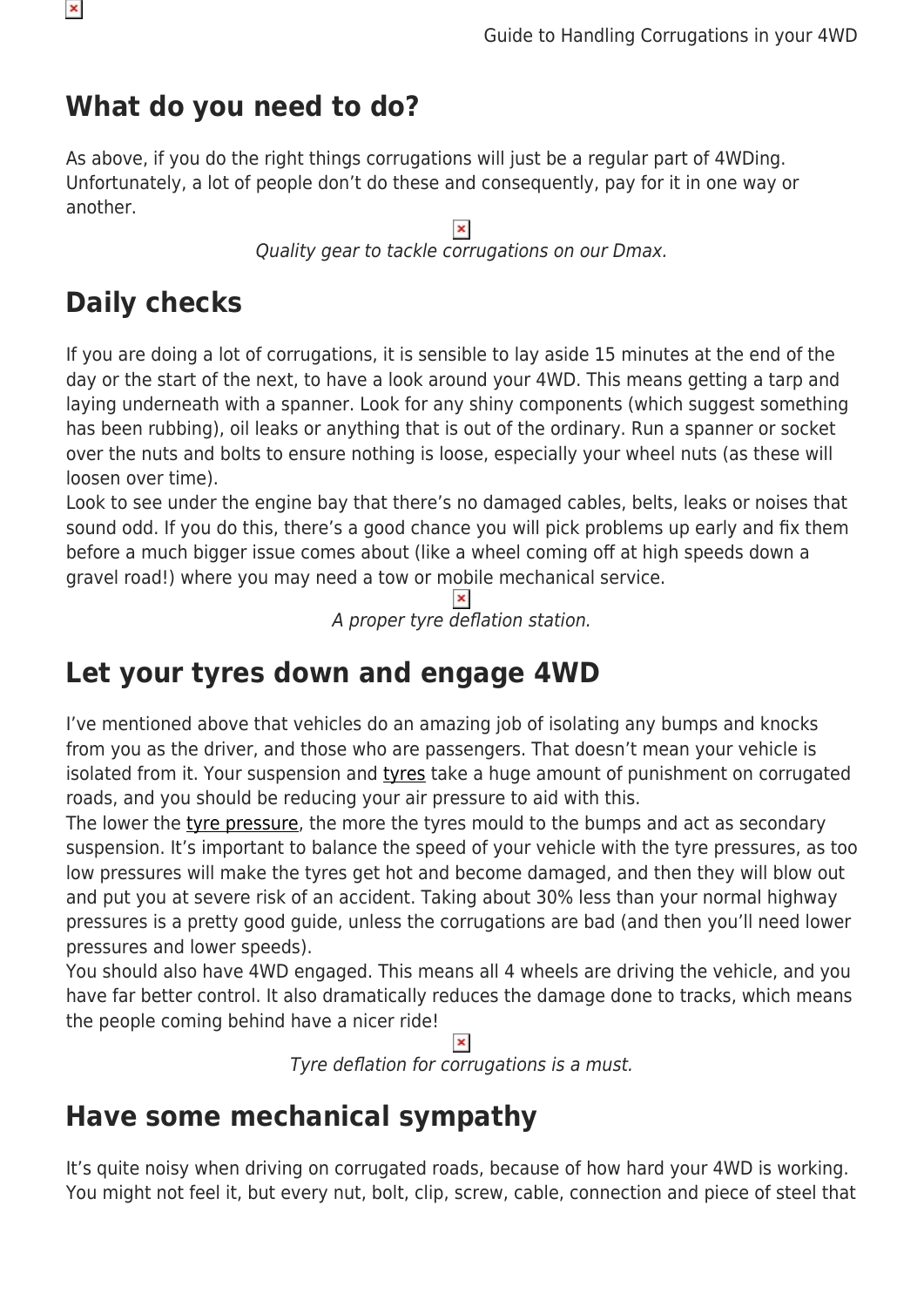constructs your 4WD does! It's better to bear this in mind and arrive a bit later with everything intact, than to ignore the mechanical sympathy and risk damage. If you are doing regular corrugations, it's well and truly worth getting some quality aftermarket suspension. The factory suspension on a lot of 4WD's will deteriorate much more rapidly the harder it has to work. For those doing a huge amount of corrugations, remote reservoir shock absorbers are well worth considering as they help to mitigate the increased heat endured by your shock absorbers. Light truck tyres are highly recommended as well and many even regard them as essential.

 $\pmb{\times}$ 

Remote reservoir shock absorbers will help with corrugations.

### **Drive at a sensible speed**

 $\pmb{\times}$ 

The correct speed takes into account many variables. There's traction, corrugation size, mechanical sympathy, road width, and the number of other vehicles around. Each of these needs to be assessed and accommodated towards for enhanced personal safety and vehicle protection.

The faster you go the more comfortable the ride however, the resulting loss of traction comes with the increased risk to your welfare. There's no quide here but I will say that it's far more sensible to take it easy than to fly along and increase your chances of an accident.

 $\pmb{\times}$ 

Corrugations are easy to drive on with the right setup.

#### **Slow down when passing**

On a corrugated road, make sure you slow down when both passing someone in the opposite direction or overtaking the vehicle in front. This reduces dust and the chances of a rock shattering either of your windscreens, plus a good rule to adhere is not to overtake without seriously good vision in front or the result can be very nasty. So if it's dusty, best just to sit back and be patient.

Manning Gorge; to get there you'll enjoy lots of corrugations.

### **Are corrugated roads worth it?**

No doubt you'll meet people throughout your travels who refuse to drive along unsealed roads impaired with corrugations. There's nothing wrong with that as being aware of your gear and it's limitations is wise. As is the recognition for the potential repair work involved and how much you are or are not prepared to take on.

That said, some of the worst roads in the country are regularly travelled by those seeking adventure and in our experience, often the most amazing and breathtaking of places lie at the end of terrible roads. These are usually the ones you remember most fondly and the stories of which, are recollected for years to come.

See you out there.